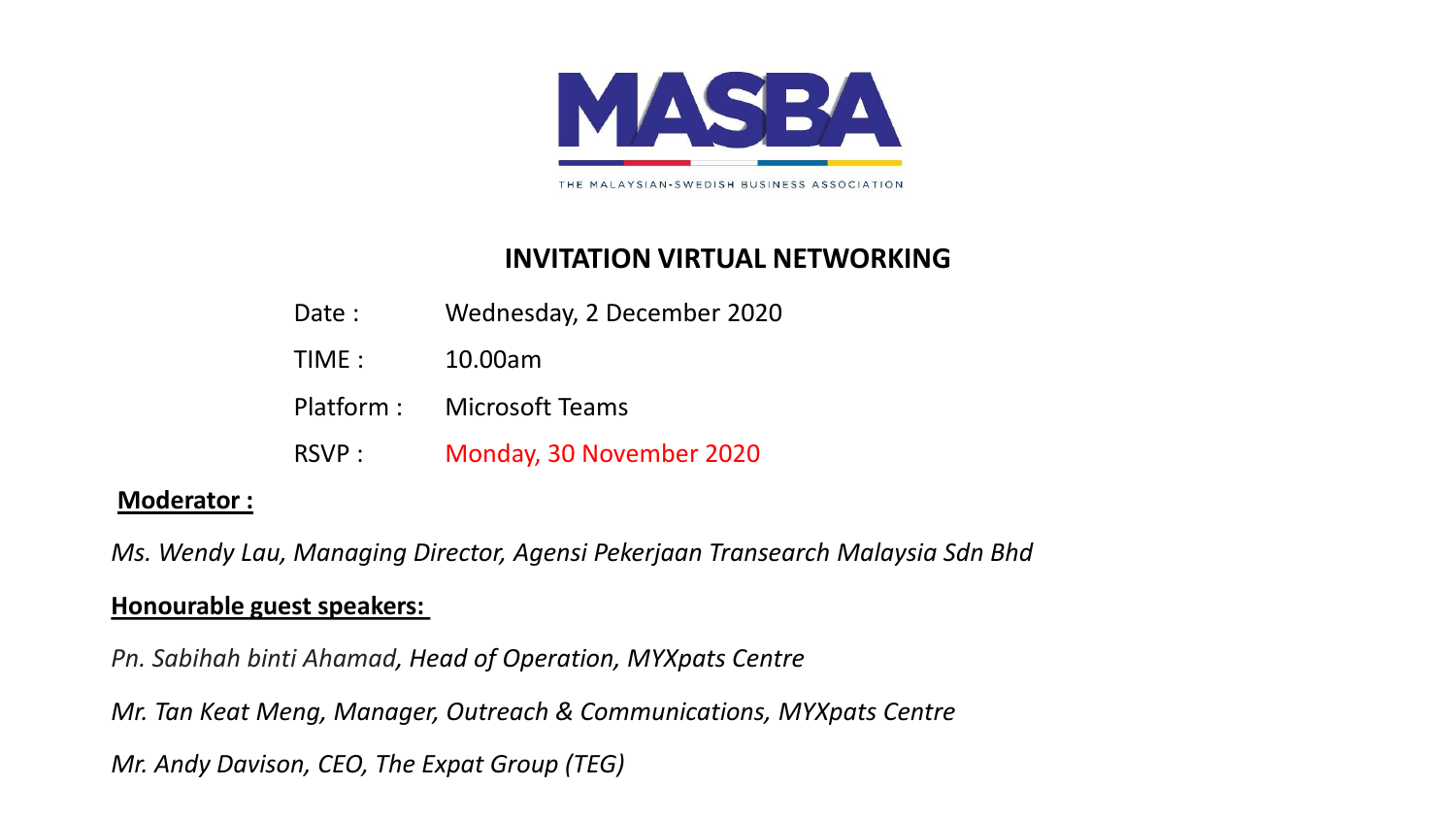

- 09.50am : Admission opens
- 10.00am : Welcome by Mr. Hans Bjornered, President of MASBA
- 10.05am : Remarks by H.E. Ambassador Dag Juhlin-Dannfelt, Embassy of Sweden & Ms. Sara Hedin, Trade Commissioner, Business Sweden
- 10.15am : Presentation by Pn. Sabihah binti Ahamad & Mr. Tan Keat Meng, MYXpats on "*Expatriates & Immigration matters"*
- 10.35am : Presentation by Mr. Andy Davison, TEG on *"Current Impacts on Expatriates"*
- 10.55am : Closing by Mr. Hans Bjornered, President of MASBA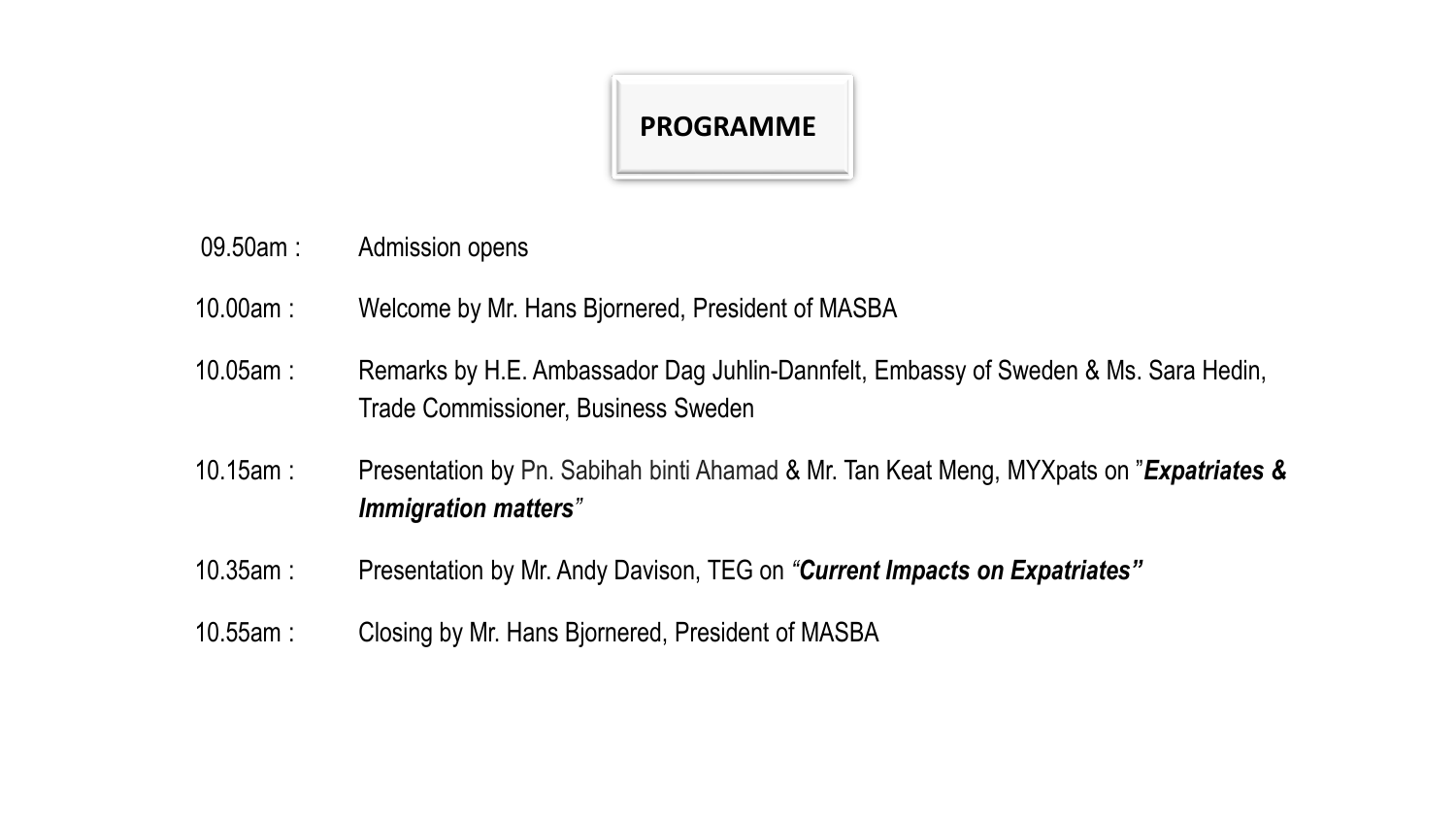### **SABIHAH BINTI AHAMAD**



#### **Head of Operations**

Sabihah is currently heading the MYXpats Centre's operation focusing on achieving operational service excellence and the delivery of expatriate services to ensure quality services are delivered to all stakeholders.

Her 20 years of experience include interfacing with Government agencies and industries across all key sectors in the country for the facilitation of Employment Pass and all its related passes through the Expatriate Services Division (ESD) and the Residence Pass-Talent (RP-T) program collaborating with Immigration Department of Malaysia, overseen by Ministry of Home Affairs (MOHA). She was also part of the pre-opening team of MYXpats Centre in 2015.

Graduated from University Technology of Mara (UiTM), Sabihah was formerly the Head of Unit, Client Management & Appraisals (C-MAT) in Multimedia Digital Economy Corporation (MDEC) for over 15 years. She is also a Certified Motorola Six Sigma Green Belt and a Certified Career Coach.



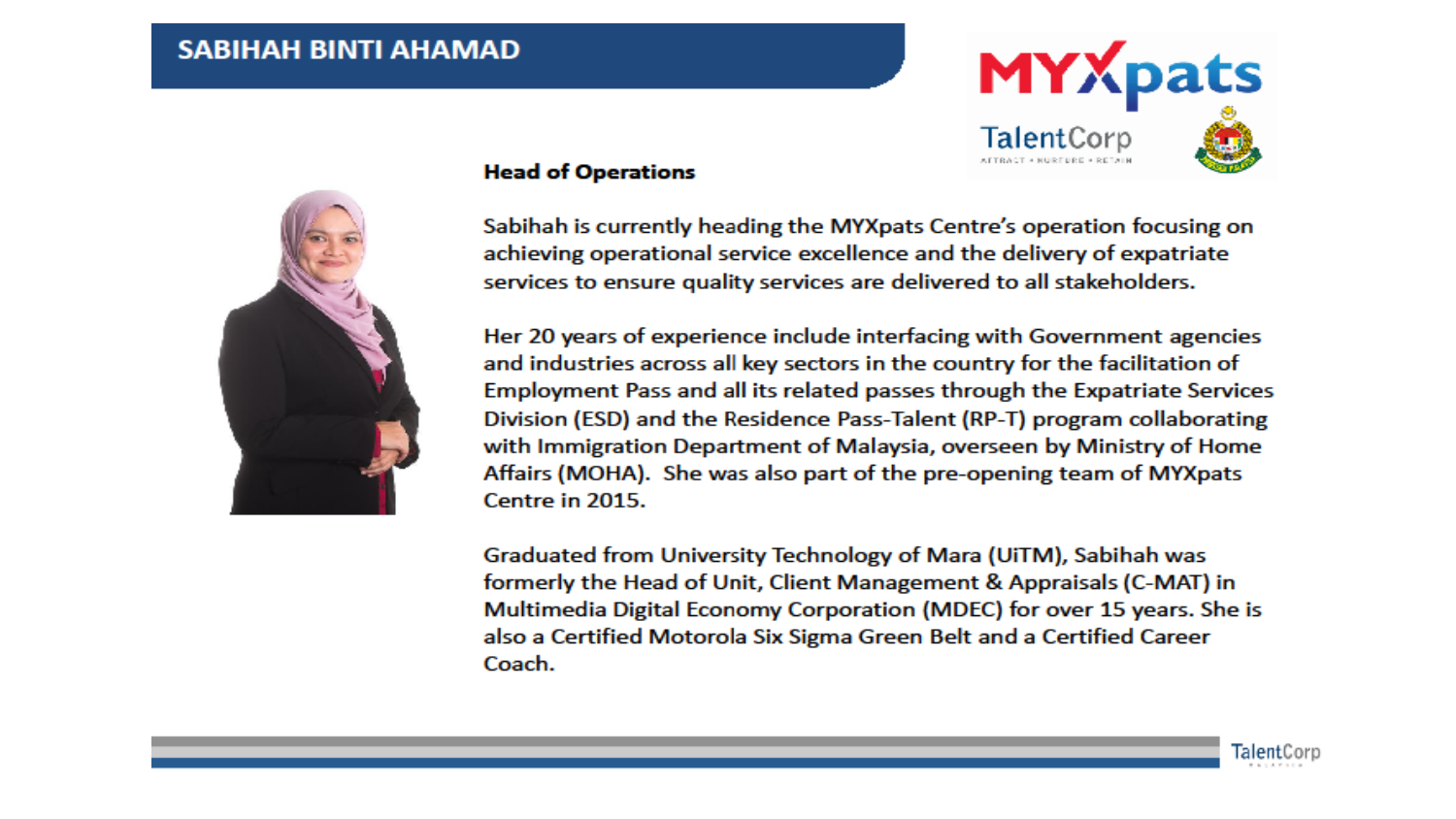### **TAN KEAT MENG**



### **Manager, Outreach and Communication**

Keat Meng has been at the forefront of the TalentCorp Malaysia since 2012. His work includes engaging with industries across all sectors. He joined the Foreign Talent Facilitation unit in 2014 engaging various stakeholders towards facilitating expatriate matters. This include the facilitation of Employment Pass and all other related passes through the Expatriate Services Division (ESD) and Residence Pass-Talent (RP-T) program which is part and parcel of Malaysia's economic growth.

He is also responsible on the setting up of MYXpats Centre, a collaboration between Talent Corporation (Malaysia) Berhad with Immigration Department of Malaysia and overseen by Ministry of Home Affairs.

Keat Meng is a Bachelor Degree Holder in International Hospitality Management from University of Toulouse, France and has over 22 years of experience in Hospitality, Marketing, Education and its related fields.